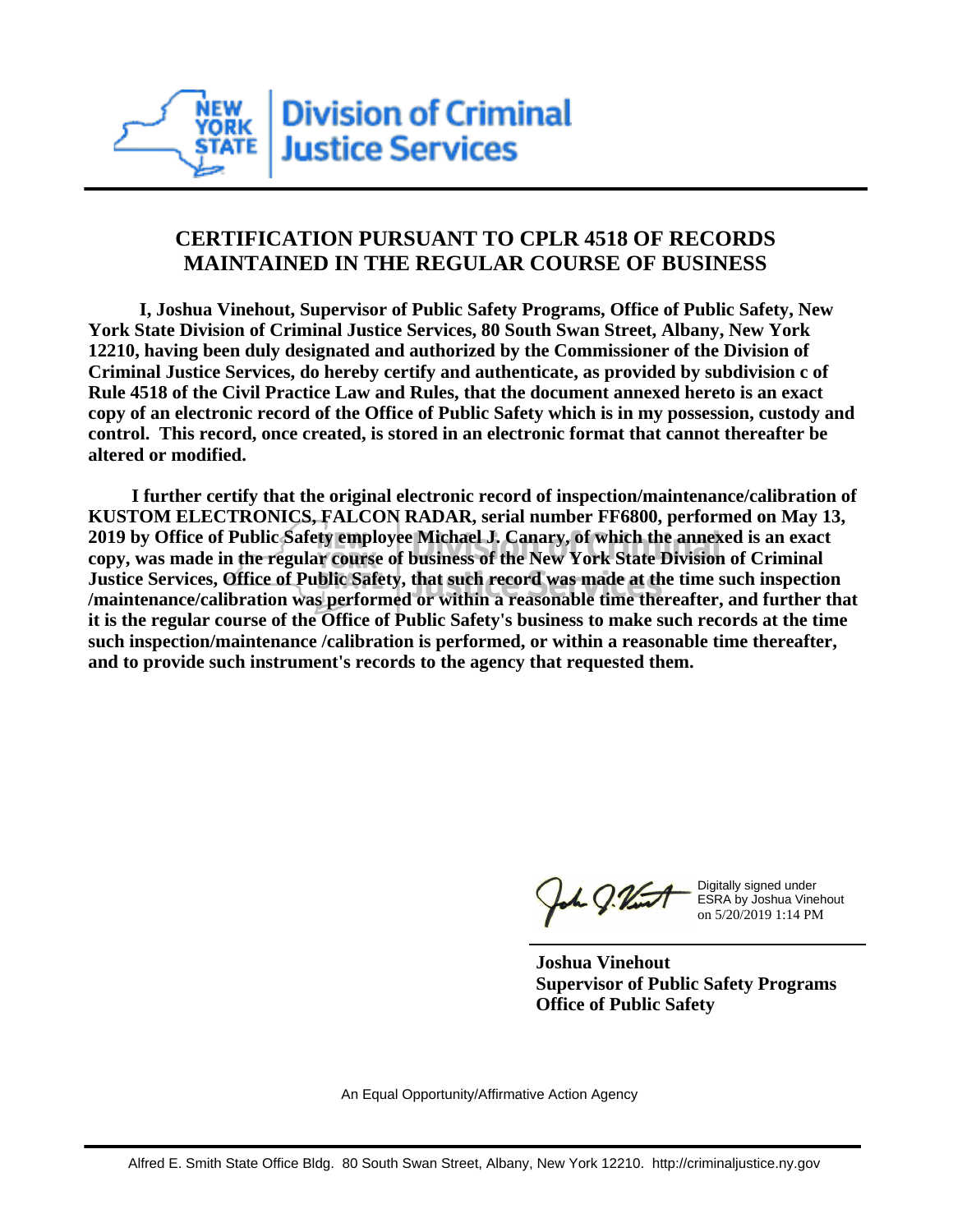## **RADAR RECORD OF INSPECTION / MAINTENANCE / CALIBRATION**

**Name of Submitting Agency: Stony Point Town Police Department Manufacturer: KUSTOM ELECTRONICS Model: FALCON Date: May 13, 2019** Serial Number: FF6800

 **I hereby certify that KUSTOM ELECTRONICS RADAR, model FALCON, serial number FF6800/ / N/A / / N/A, has been calibrated using standards whose accuracies are established by the National Bureau of Standards, or have been derived by the ratio type of self calibration techniques. Calibration has been effected by controlled tests performed on the date indicated above.**

| <b>Test No</b> | <b>Internal Standard</b>                   | <b>Test Result</b> |
|----------------|--------------------------------------------|--------------------|
|                | 32 MPH                                     | 32 MPH             |
| <b>Test No</b> | <b>Certification Standard (Stationary)</b> | <b>Test Result</b> |
|                | 50 MPH                                     | 50 MPH             |
|                | N/A MPH<br>YORK                            | N/A MPH            |
| <b>Test No</b> | <b>Certification Standard (Moving)</b>     | <b>Test Result</b> |
|                | N/A MPH                                    | N/A MPH            |
|                | N/A MPH                                    |                    |

**Turning Fork Certification / Date of Certification: May 13, 2019**

| <b>Serial Number</b> | <b>Frequency</b> | <b>Test Result</b> |
|----------------------|------------------|--------------------|
| 16136                | 3660 HZ          | 50 MPH             |

**The above stated tuning fork has been tested and found to oscillate at 3660 Hertz. It will cause a calibration signal of 50 MPH when used with a Doppler traffic radar operating at 24,150 Mhz.**

| <b>Serial Number</b> | Frequency | <b>Test Result</b> |
|----------------------|-----------|--------------------|
| N/A                  | N/A HZ    | N/A MPH            |

**The above stated tuning fork has been tested and found to oscillate at N/A Hertz. It will cause a calibration signal of N/A MPH when used with a Doppler traffic radar operating at 24,150 Mhz.**

 **I further certify that the entries made in these records were made at the time that the inspection /maintenance/calibration of the above identified RADAR was performed, or within a reasonable time thereafter.**

 *page 1 of 2* 

Digitally signed under ESRA by Michael J. Canary on 5/13/2019 12:44 PM

**Michael J. Canary Highway Safety Equipment Technician Office of Public Safety**

**\_\_\_\_\_\_\_\_\_\_\_\_\_\_\_\_\_\_\_\_\_\_\_\_\_\_\_\_\_\_\_\_\_\_\_\_\_**